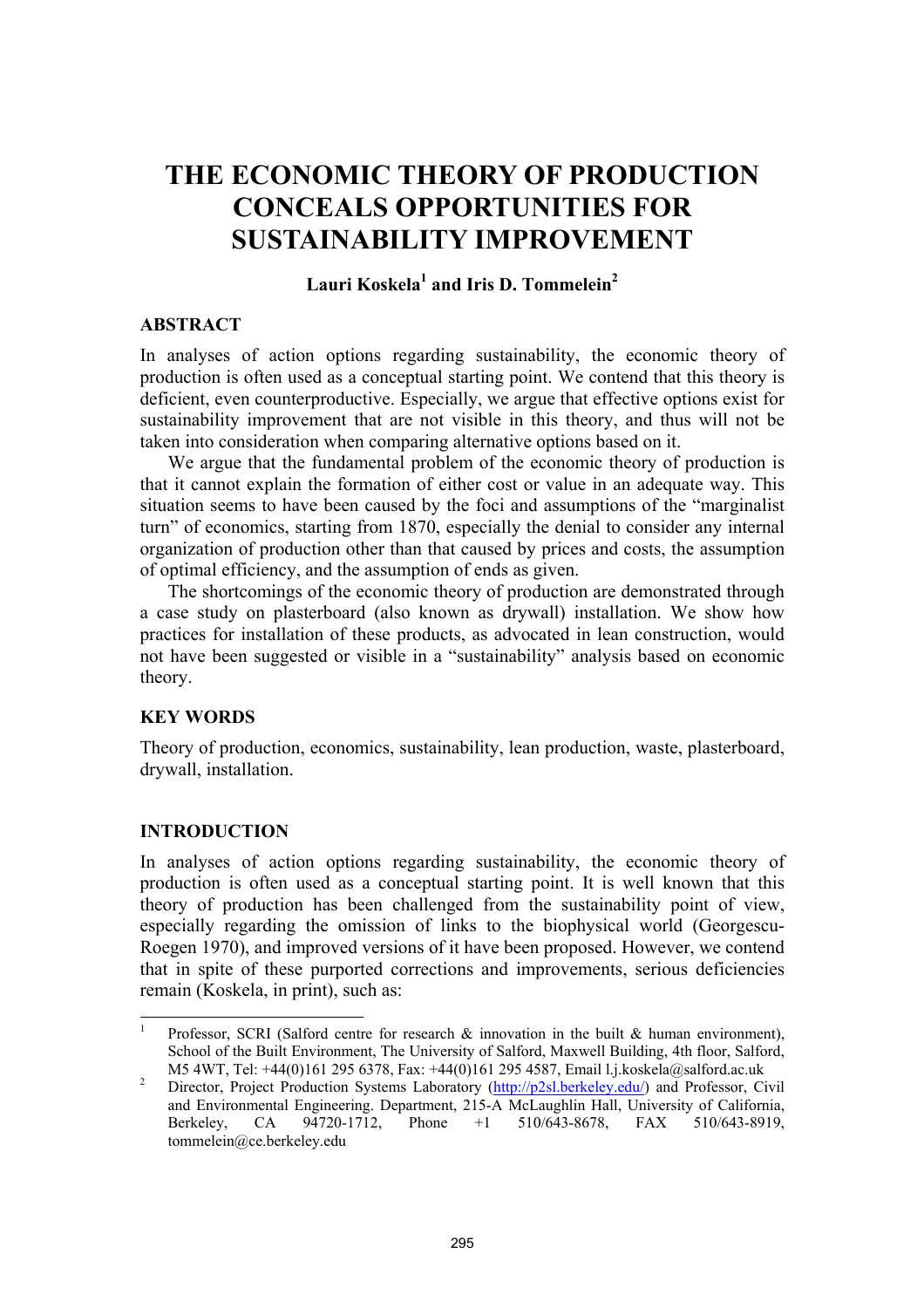- The assumption that the internal organization of production does not count
- The assumption that there is no waste
- The assumption that ends are given and will be realized

We argue that because of these deficiencies, several effective options for sustainability improvement are not visible in this theory, and thus will not be taken into consideration when comparing alternative options based on it. This theory impact is visible especially at three levels of analysis:

- General discussions on sustainability policy
- Tools and methods of sustainability in detail building design and construction
- Evaluation of sustainability of whole buildings.

This paper is structured as follows. First, we review the problematic features of the economic theory of production. Then, we describe the impact the theory of production has on practical sustainability analyses. Next, we present an empirical analysis using gypsum plasterboard installation as an example. We end the paper with a discussion of findings, and conclusions.

# **PROBLEMS OF THEORY OF PRODUCTION**

The core of the economic theory of production is the technical law relating inputs to outputs, called "production function," defined as follows (Samuelson and Nordhaus 1985):

The production function is the technical relationship between the maximum amount of output that can be produced by each and every set of specified inputs (or factors of production). It is defined for a given state of technical knowledge.

The framework of the then-new "scarcity economics", containing the theory of production as an integral part, has been developed and promulgated since 1870s. The key promoter of the scarcity idea was Lionel Robbins, who published the influential "Essay on the Nature and Significance of Economic Science" in 1932. Today, this view is commonly accepted among economists. Unfortunately, this economic theory of production is plagued by invalid and counterproductive assumptions (Koskela, in print). In the following, three of these assumptions are analyzed.

# **INTERNAL ORGANIZATION OF PRODUCTION**

In the afore-mentioned book, Robbins (1935) argues that productive organization is essentially determined by the relationships between costs and prices, and that any internal industrial arrangements can be abstracted away, at least for the purpose of an economic analysis. The problem of doing so is that arguably the output of production is dependent on two sets of factors, first, the technology, but also the theoretical basis and the quality of implementation of production management (which determine the amount of waste), that is, the internal arrangements.

The huge differences in the impacts of production management have been commonly known at least from the 1920s (Anon. 1921). Even within one company, performance differences may be as great as 2:1 (after controlling for other differences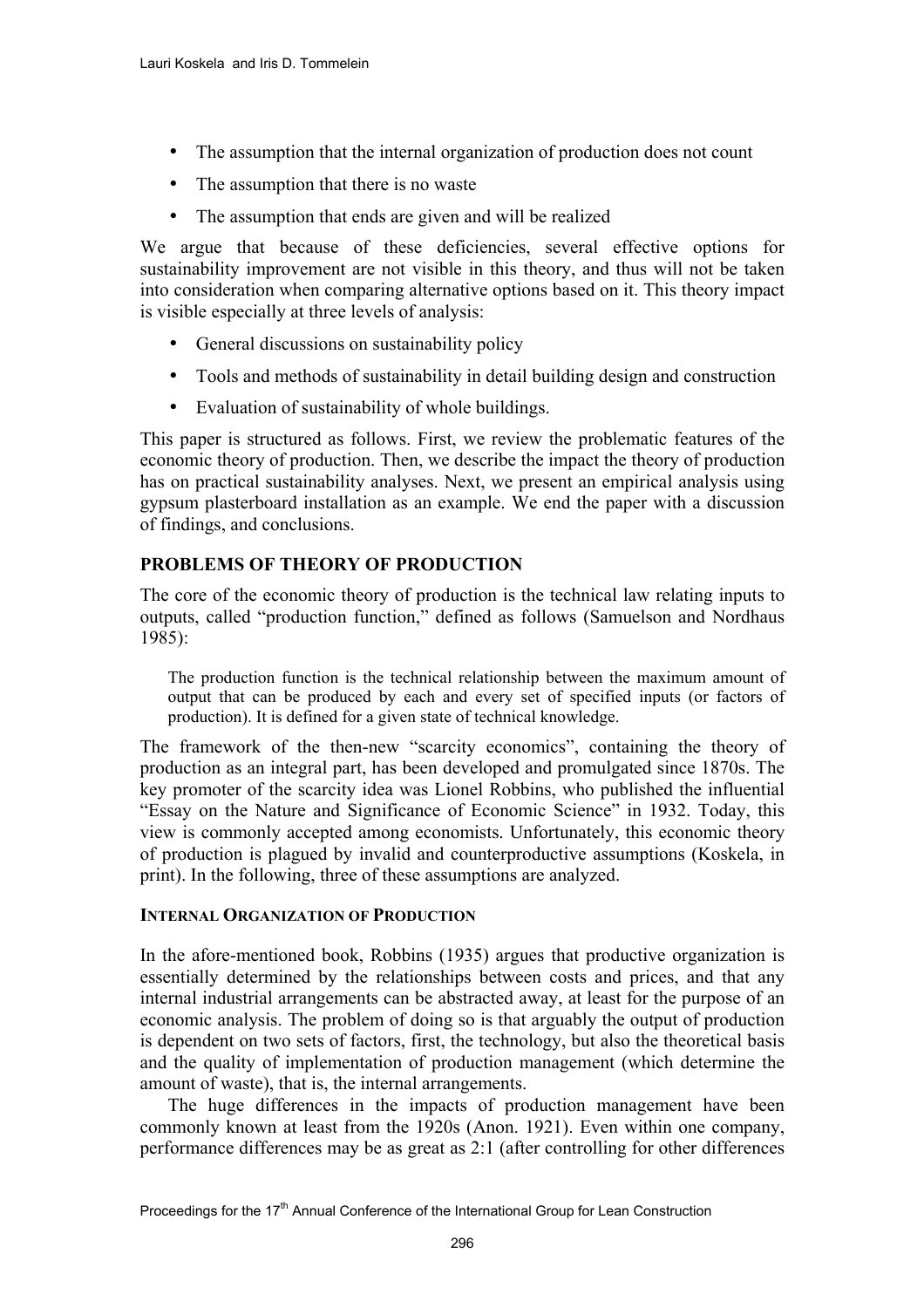in age, technology, etc.) between the best and worst plant (Chew et al. 1990). However, economists have failed to act upon this knowledge—obviously, because the matter of internal industrial arrangement has been paradigmatically excluded from economic consideration. The assumption to be considered next, about the best possible productive efficiency, is closely related to the denial of the influence of internal arrangements: if production is anyway carried out to the best possible efficiency, there cannot be any factors disturbing this admirable state of the affairs.

## **BEST POSSIBLE PRODUCTIVE EFFICIENCY**

The mainstream economic doctrine includes the assumption of optimal productive efficiency of firms. For example, in his book on construction economics, Myers (2004) says:

In any free market economy businesses will never waste inputs. A business will not use 10 units of capital, 10 units of labour, and 10 units of land when it could produce the same amount of output with only 8 units of capital, 7 units of labour, and 9 units of land.

In reality, just the opposite of Myers' claim prevails: businesses always waste inputs, more or less. As Womack and Jones (1996) state it: "muda is everywhere". Similarly regarding construction, it has been argued that high levels of waste are a normal phenomenon in this industry (Koskela 2000), and that waste is omnipresent in construction supply chains (Arbulu and Tommelein 2002).

Surely, if one assumes that the whole economy is producing with maximal efficiency, waste will not be visible and the reduction of waste cannot be perceived as a worthwhile way of increasing efficiency.

# **ENDS AS GIVEN**

Regarding ends, Robbins (1935) argues:

Economics, we have seen, is concerned with that aspect of behaviour which arises from the scarcity of means to achieve given ends. It follows that Economics is entirely neutral between ends… Economics is not concerned with ends as such. It assumes that human beings have ends in the sense that they have tendencies to conduct which can be defined and understood, and it asks how their progress towards their objectives is conditioned by the scarcity of means-how the disposal of the scarce means is contingent on these ultimate valuations.

Thus, the assumption is that ends are given and that they are separate from means; but are they? The industrial practice especially in the construction domain reveals that: first, ends (i.e., client requirements) are not immediately clear and stable, but rather implicit and evolving; second, ends and means are intimately interrelated: often ends emerge only when the corresponding means have been developed or the client has been made aware of them. Thus, a conversation between means and ends is needed; and third, most often ends cannot be realized in one pass (decision), but a multilayered ends-means hierarchy is needed. Thus, ends cannot be seen as static, fixed starting points, but they must be seen as moving targets to be managed throughout the production process.

For most products, it would be crucial to distinguish which are the desired functionalities of the output of the system that produces them and whether that output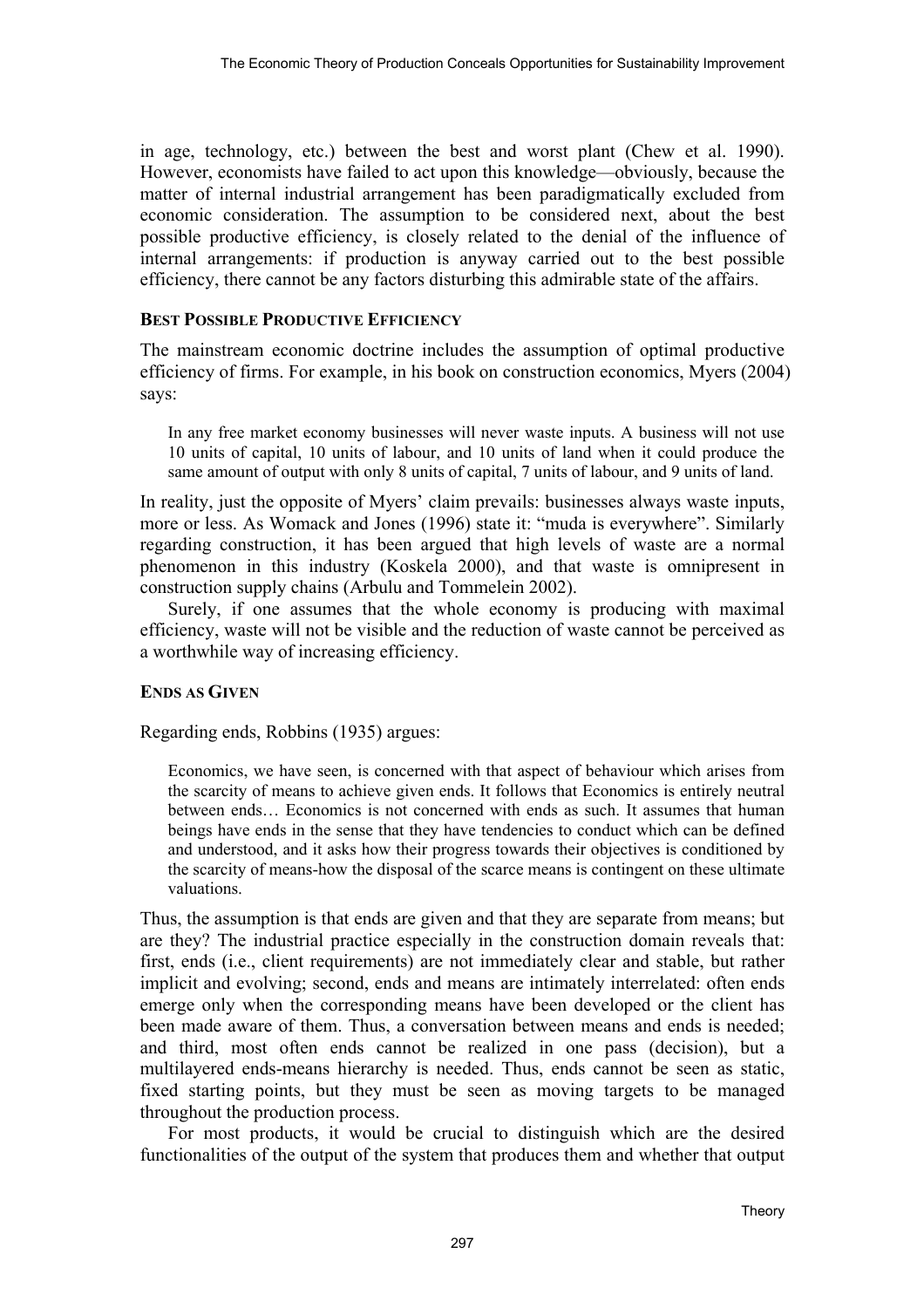has defects; unfortunately, the production function is silent about these issues. Thus, the production function does not adequately explain how valuable outputs can be realized.

## **SUMMARY OF THE CRITIQUE OF THE THEORY OF PRODUCTION**

We have discussed three shortcomings of the economic theory of production:

- The assumption that the internal organization of production does not count
- The assumption that there is no waste
- The assumption that ends are given and will be realized

In the following, first we show that these assumptions replicate in practical analyses of sustainability analyses, and second we endeavor to falsify, through empirical evidence, all three assumptions.

# **IMPACT OF THE THEORY OF PRODUCTION ON PRACTICAL SUSTAINABILITY ANALYSES**

Economics has had a considerable intellectual influence generally  $3$  and also on sustainability analysis. We contend that the assumptions underlying the economic theory of production can also be discerned at least on three levels of sustainability analysis.

## **GENERAL DISCUSSIONS ON SUSTAINABILITY POLICY**

l

Ashford and Caldart (2008) provide a fresh discussion on policy options towards sustainability. They criticize the current strategy agendas for being reactive and, at best, coordinated. They call for sustainable agendas that are integrated, addressing all important social goals simultaneously. According to them, radical or disruptive technological, social, and organizational innovations are needed for achieving the needed improvements of a factor of ten or greater in eco- and energy efficiency and reductions in the production and use of toxic substances.

In the analysis of Ashford and Caldart, the economic theory of production and its assumptions seem to be implicitly accepted. Reduction of waste and increase of output value through improved internal organization of production is not seen as an option. Counterproductive economic theory of production is not listed among the sources of unsustainability, neither is, say, lean production (that visibly rejects the mentioned assumptions), among the solutions towards sustainability.

## **TOOLS AND METHODS OF SUSTAINABILITY IN BUILDING DESIGN AND CONSTRUCTION**

Several tools exist for comparing different design choices from the sustainability point of view, for example LCADesign (Seo et al. 2007, Pearce et al. 2003). Typically,

<sup>&</sup>lt;sup>3</sup> For example, traditional project and construction management has largely tended to assume ends as given (Koskela and Howell 2002). This has been detrimental as in resulting practice the project realization process inadvertently runs in parallel to the discovery of ends. It is probable that the prior prevalence of this assumption in economics has influenced project and construction management.

Proceedings for the 17<sup>th</sup> Annual Conference of the International Group for Lean Construction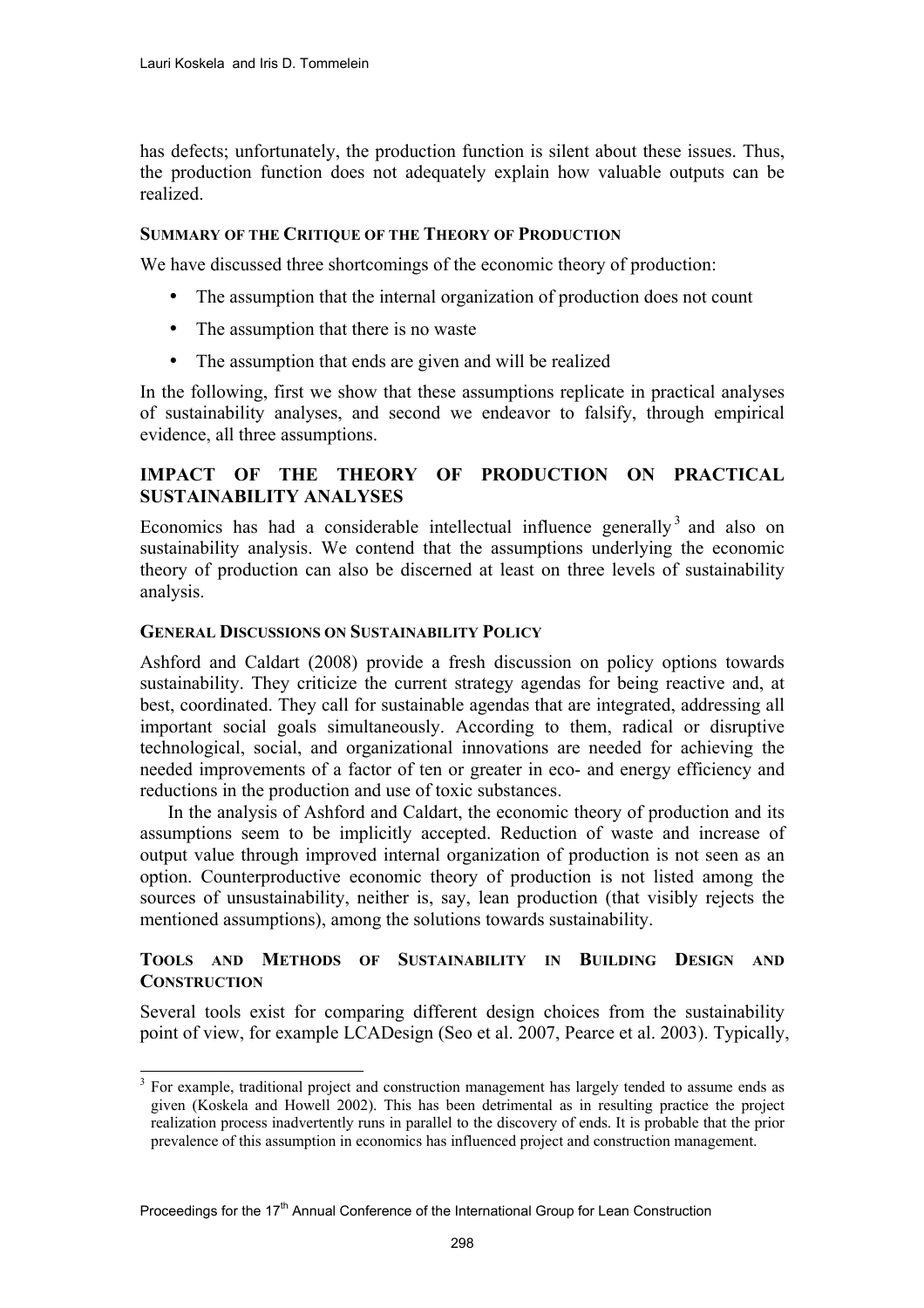they calculate, starting from the geometric form of the building and its components, the amounts of different materials and the related sustainability impacts. While useful for comparing different materials and solutions, these tools turn attention away from the possibility of using materials with different degrees of efficiency, and thereby rely on the assumption in the economic theory of production of fixed input-output relations. Also, as the internal organization of production or ends of production are not conceptually covered in these tools, it is clear that these topics are not seen as actionable variables (similarly to the theory of production in economics).

## **EVALUATION OF SUSTAINABILITY OF BUILDINGS**

The assessment and rating of buildings for sustainability has grown in popularity in recent years. Two major methods are in use: BREEAM and LEED.

BREEAM (The Environmental Assessment Method for Buildings around the World) is a British assessment method for buildings. Credits are given regarding the following environmental impacts: management; health and well-being; energy; transport; water; material and waste; land use and ecology; and pollution. Regarding materials and waste, BREEAM covers materials with a low embodied energy, buildings where part or all of an existing building is being re-used (i.e., refurbishment projects), responsibly sourced materials, and use of recycled materials.

The Leadership in Energy and Environmental Design (LEED) Green Building Rating System is an American assessment method. In LEED, points are given for sustainable sites, water efficiency, energy and atmosphere, materials and resources, indoor environmental quality and innovation and design process. Under materials and resources, points are given to: storage and collection of recyclables (required); building reuse; construction waste reuse or recycling; reuse of existing materials; recycled content; use of local materials; rapidly renewable materials, and certified wood.

Thus, in neither system is the actual, realized material waste taken into account as a criterion for assessment. This matches with the assumption in the economic theory of production on fixed input-output relations. Also, neither system addresses the realization of such requirements that are not related to sustainability. In turn, this matches with the assumption of given ends and their non-problematic realization.

# **GYPSUM PLASTERBOARD INSTALLATION: EMPIRICAL ANALYSIS**

Next, we use examples from practice to illustrate our point: trade-offs have to be made between production, transportation, materials use, and ultimate quality. How these trade-offs are made has an impact on sustainability metrics.

Consider construction of a wall system using gypsum plasterboard (also known as drywall panels). This technology was commercialized in the early 1900s, replacing hands-on application of wet plaster on wooden slats. Panels of standardized sizes get manufactured off-site and are shipped to site for installation and finishing, reducing and simplifying the labor effort required on site to achieve smooth wall surfaces.

Plasterboard panels with dimensions 4 feet by 8 feet (4x8) and  $\frac{1}{2}$  inch thick [122] cm by 244 cm by 1,25 cm thick] are readily available in the United States; they are the standard in the retail market (plasterboards of roughly similar dimensions are common also in the UK). They weigh around 50 pounds, the limit of what a single person can carry safely. Panels are finished with tapered ends along their length.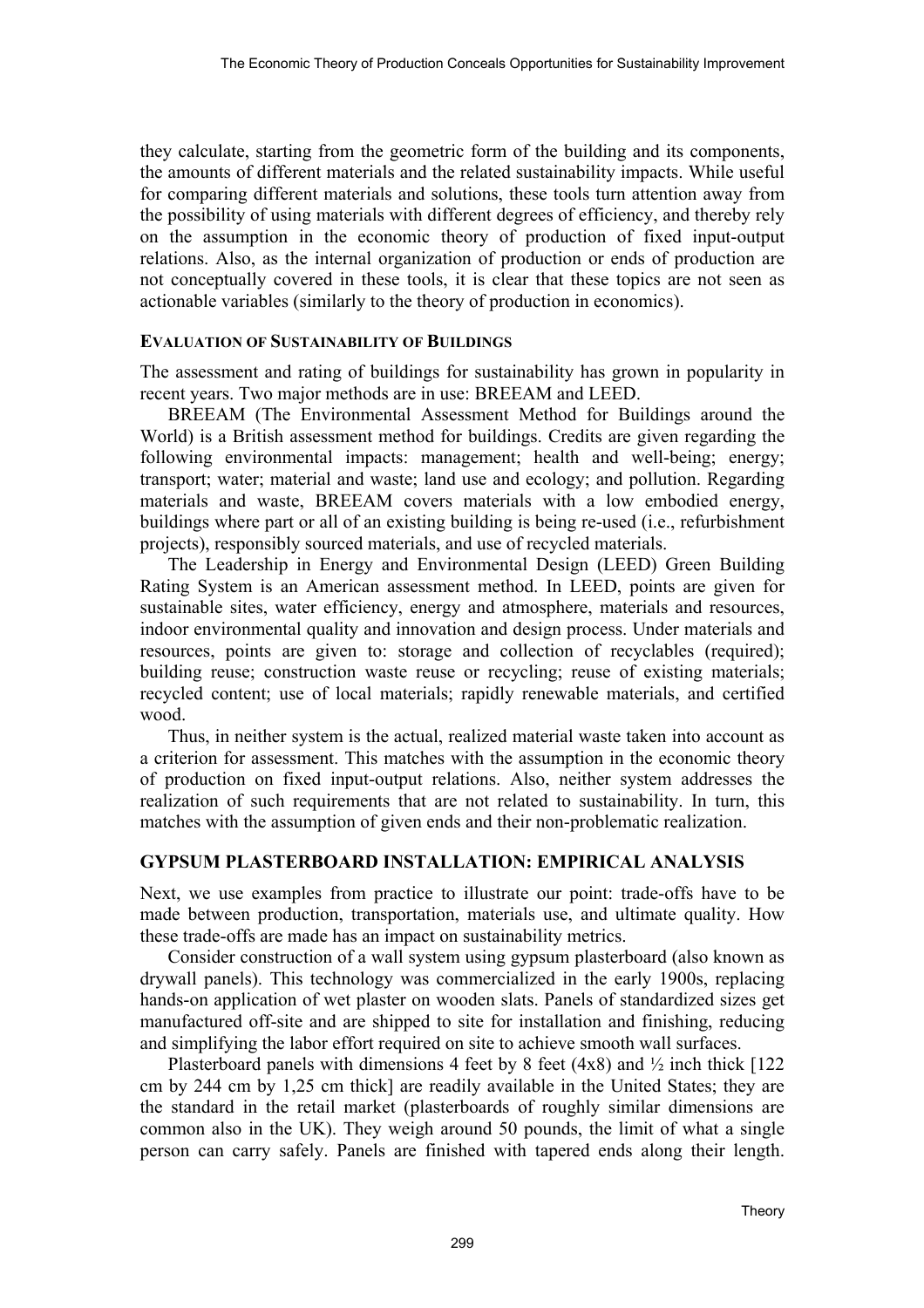Cutting a panel leaves a butt seam that requires greater care to finish than a seam of tapered ends would. In addition to dimension and weight characteristics, panels have other characteristics, many of which are not so readily discernable with the naked eye. For example, plasterboard has a grain, paralleling the long tapered edge of the sheet. The panel has more strength with the grain than across, so running the long edge of the panel perpendicular to the framing whenever possible will result in stronger construction (from http://www.buyezrip.com/Drywall-Facts.htm visited 4/2/09). To make it easy for installers to see whether or not a piece of plasterboard is water resistant (as needed in places with high humidity, e.g., bathrooms), manufacturers make regular plasterboard panels white vs. water-resistant panels green.

In keeping with the lean practice 'gemba gembuchi,' loosely translated from Japanese to 'go to the work face and observe first-hand what really is happening there,' we next show how plasterboard gets installed. The trade literature offers howto tips (e.g., Waddell 1993, Ferguson 2004). Figure 1 shows panels being secured to wall studs, and stiffening of an otherwise unsupported plasterboard joint. Figure 2 shows a panel cut around an opening in order to guarantee a smooth finish at the corners. Figure 3 shows a worker hanging plasterboard to wall framing using screws, then filling every seam between panels with joint compound, covering them with tape, and smoothing the surface further with compound. When all that is done, the worker will sand the surface to smooth the concealed joint, and ready it for final surface treatment such as painting. With this shared understanding of plasterboard installation, we next revisit the assumptions made in the economic theory of production, and show how they overlook salient features of this process.



Figure 1: Backing for Otherwise Unsupported Plasterboard Joint (Advertisement for Buttboard™ From www.trimtex.com)



Figure 2: Plasterboard Placement Around Wall Opening ("Inside Cuts" From Wardell 1993 p. 42)

Proceedings for the 17<sup>th</sup> Annual Conference of the International Group for Lean Construction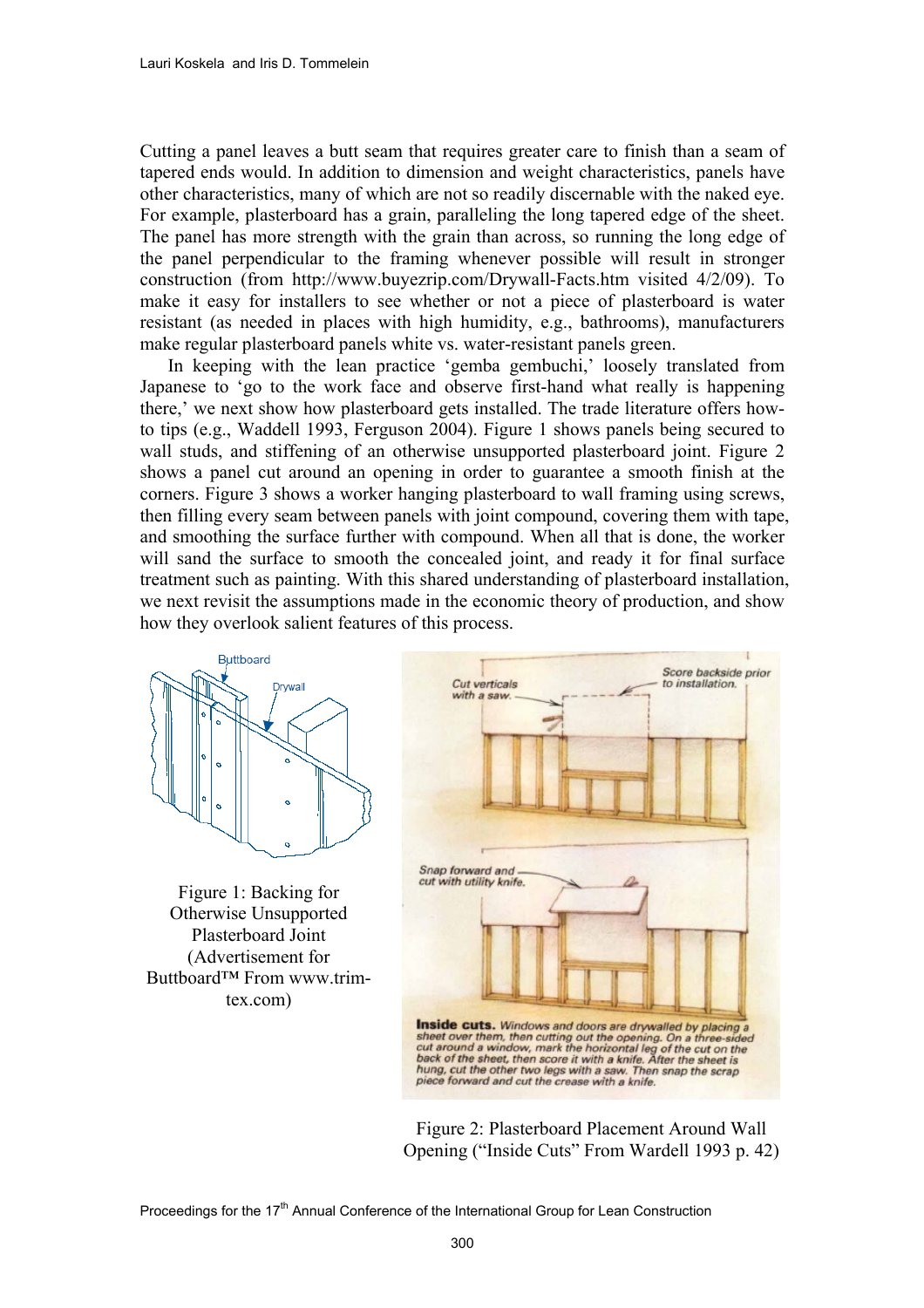

Figure 3: Plasterboard Fastening and Joint Finishing (Ferguson 2004)

## **INTERNAL ORGANIZATION OF PRODUCTION COUNTS**

Panels are hung and attached to wall- or ceiling studs, so if a building is not entirely modular (they practically never are), the dimensions of the panel will not exactly fit the surface to be covered. Accordingly, workers must organize their production process, e.g., determine how to stage and lay out panels, what panels to cut and where, or if/when to use stiffeners should panels end in-between studs. They can use cut pieces to cover smaller areas, or piece them together on larger ones. They also can mix and match panels of different sizes to minimize other installation effort and possibly minimize waste.

A drive for higher worker productivity (lowering of process waste) tends to promote use of larger panels (e.g., 10 feet or 12 feet long [305 cm or 366 cm long]) but also outputs more plasterboard-remnant waste (product waste). Generallyspeaking, more pieces take more time to install and demand more seams to finish. Using larger panels, the covered area will have fewer seams, judicious cutting can sometimes result in less waste than smaller panels would have caused, but larger panels will require 2 people or special means to handle.

The relationship between process waste and product waste does not depend on the plasterboard trade alone. On projects, worker productivity for plasterboard installation and finishing may have to be balanced with productivity of other trades, such as mechanical ductwork installation (e.g., Mikati et al. (2007) describe coordination around 'priority walls'), in order for the project to be delivered most effectively. Indeed, Ohno (1988) suggested there are 7 kinds of waste; these wastes are interrelated with one another and must be managed holistically.

In rules used for estimating and procurement, broad assumptions are made with regards to the internal organization of production, with safety factors masking opportunities for improvement.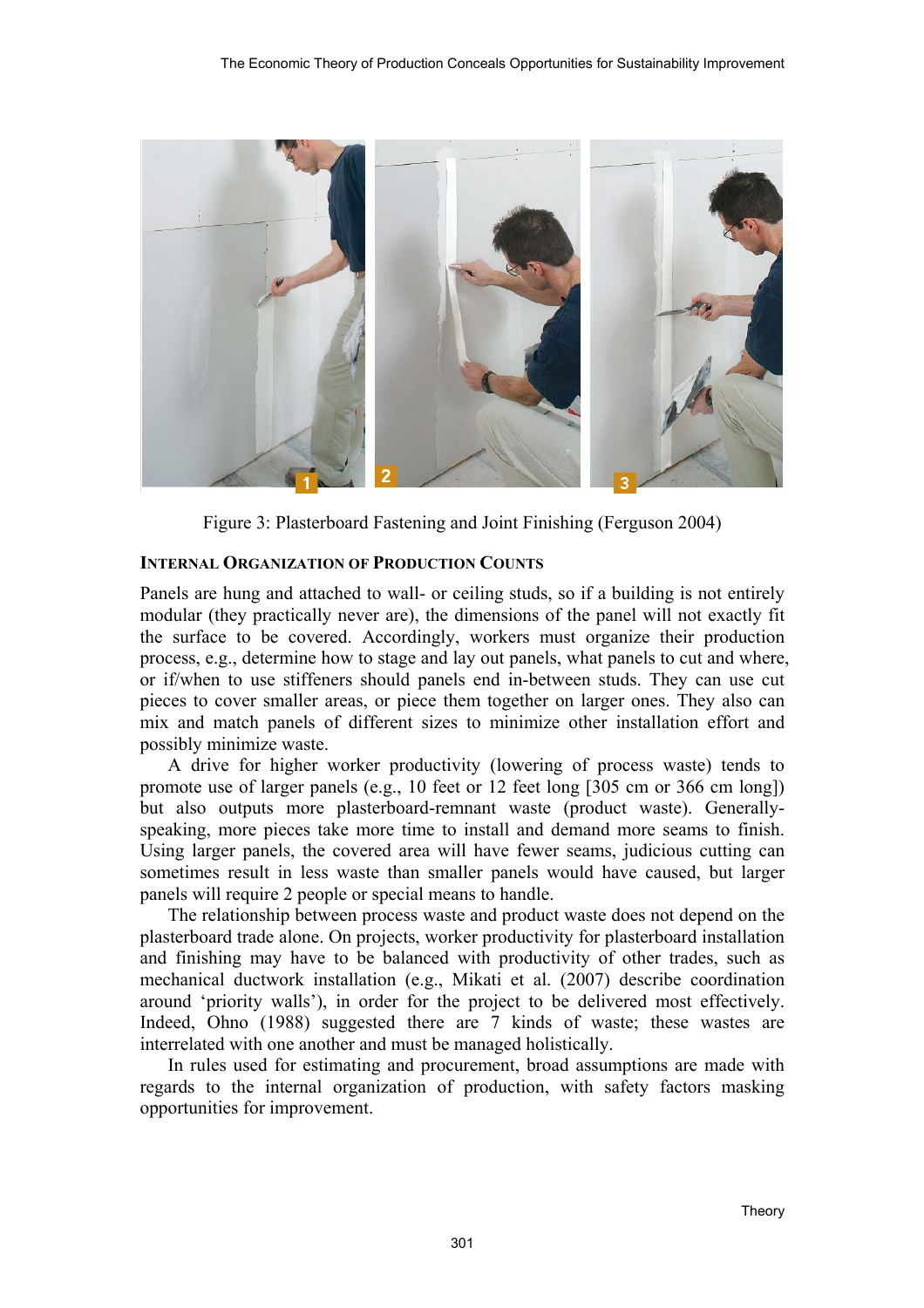## **WASTE ABOUNDS**

The Whole Building Design Guide (http://www.wbdg.org/design/greenspec\_ msl .php?s=092900) includes a 'green' specification for drywall that reads:

PART 3 - EXECUTION 3.X SITE ENVIRONMENTAL PROCEDURES  $A<sub>l</sub>$ 

- B. Waste Management: As specified in Section 01 74 19 (01351) Construction Waste Management and as follows:
	- 1. Select panel sizes and layout panels to minimize waste; reuse cutoffs to the greatest extent possible.

Such a 'green' specification encourages measuring waste that is relatively easy to measure, but doing so is too myopic because it promotes local optimization: by overly focusing on materials waste, one may end up wasting other resources such as labor time. Sustainability metrics must address the question: What is the appropriate amount of extra time to spend (labor cost to incur) in order to save materials?

Continuing with the plasterboard example, waste stems from:

- Matching standard panel dimensions to room dimensions and openings (doors, windows, heating duct penetrations, etc.): this waste (calculated by dividing the area of the surface to be covered by the area per panel, and then rounding up to the next integer to yield the number of panels needed) can be on the order of 2% to 15% of panels delivered, depending on work requirements, even without further accounting for cutting to line-up panel edges with wall studs.
- Workmanship in handling and cutting panels to their desired shape (breaking panels during handling, mistakes in measurement, etc.)
- Moisture damage resulting from inappropriate storage or application of plasterboard.

Such wastes and others (such as plasterboard supply and handling waste as described by Blomqvist et al. 2009) can add up significantly industry-wide. For example, the State of California reports waste from use of drywall (plasterboard) in new construction to rise to over 200,000 tons in California per year (Wallboard (Drywall) Recycling).

## **ENDS ARE ILL-SPECIFIED**

The end product of plasterboard installation is a wall, but not all walls are of the same quality. There are differences in understanding of what quality level is expected of the outcome. The desired level of quality tends to not be specified in design drawings and specifications, and it is all too often implicitly assumed that the contractor will use the 'best' means and methods as though there were no cost implications associated with that. Punch-list negotiations and disappointment should then not come as a surprise.

Continuing with the plasterboard example, ends can be ill-specified in the following ways: we referred to plasterboard having a grain, so that panels running the long edge of the panel perpendicular to the framing will result in stronger construction, but panel layout is the worker's choice. Figure 2 showed details on corners, which, if realized alternatively using plasterboard pieces joining at the corner would result in a joint more likely to crack in the lifetime of the facility. The use of stiffeners to support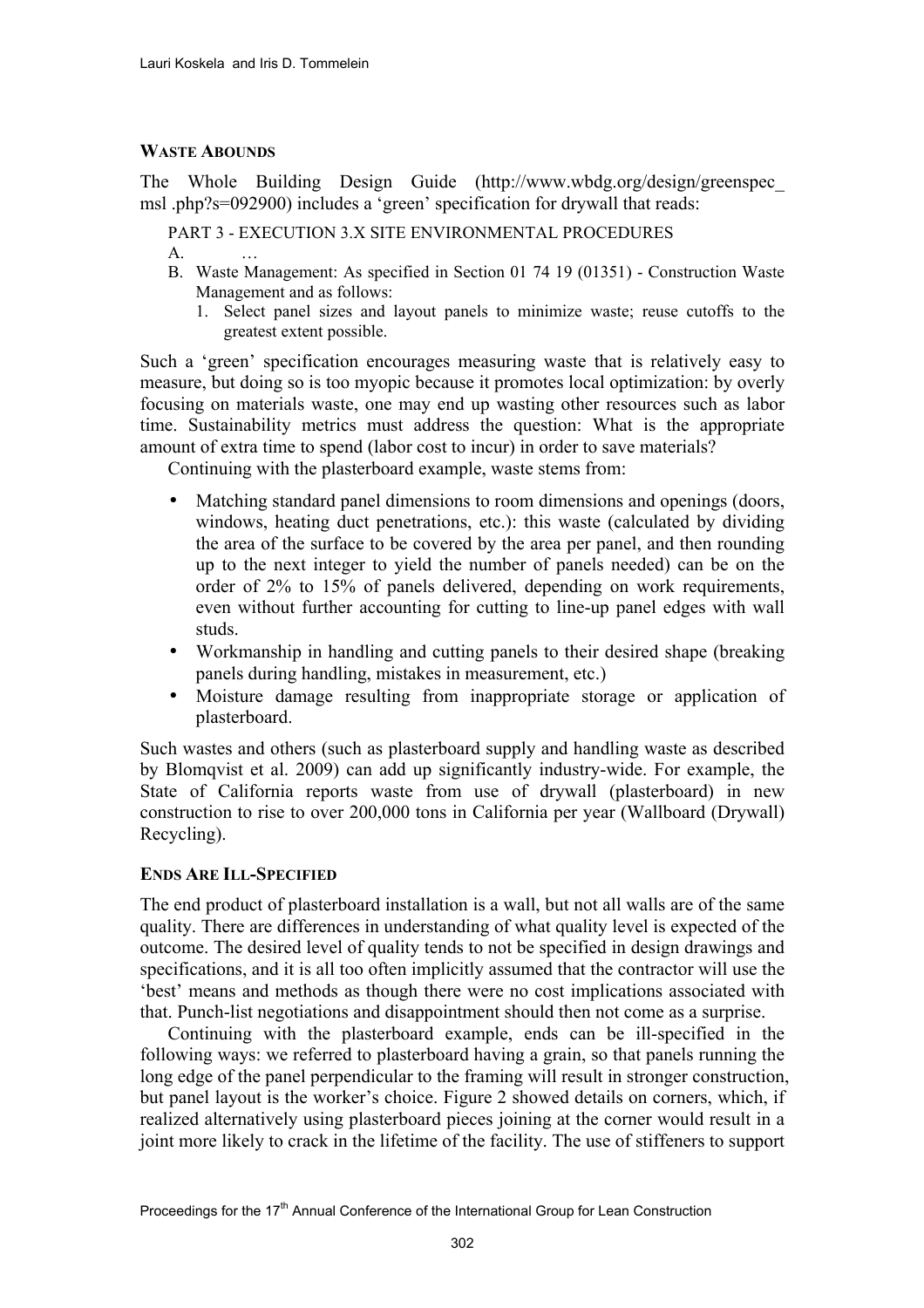cantilevering panels may leave a joint that could be harder to finish than one against a stud and more likely to move and thus crack later. Finally, extra seams resulting from an effort to minimize scrap plasterboard, means more finishing work (more filler, tape, plus effort to do it) and potentially lower quality of the finished look.

# **DISCUSSION**

Many if not all of the production issues mentioned here do not show up in sustainability analyses. While we used plasterboard to illustrate by means of examples how economic theory fails to see factors that matter in lean thinking, our reasoning applies equally to many other production settings in the construction domain as well as in other domains. We contend that for the promotion of sustainability, it is important to address waste, the internal organization of production, and the value achieved, all three in combination. In doing so, lean can offer a significant means to contribute to sustainability.

## **CONCLUSIONS**

The fundamental problem of the economic theory of production is that it cannot explain the formation of either cost or value in an adequate way. This situation is caused by the denial to consider any internal organization of production other than that caused by prices and costs, the assumption of optimal efficiency, and the assumption of ends as given. The shortcomings of the economic theory of production are demonstrated through a case study on plasterboard (drywall) installation. We show how practices for installation of these products, as advocated in lean construction, would not have been suggested or visible in a sustainability analysis based on economic theory.

## **ACKNOWLEDGMENTS**

Research for this paper was in part supported by gifts made to the Project Production Systems Laboratory (http://p2sl.berkeley.edu/). All support is gratefully acknowledged. Any opinions, findings, conclusions, or recommendations expressed in this paper are those of the authors and do not necessarily reflect the views of the contributors to the Project Production Systems Laboratory.

## **REFERENCES**

- Anon. (1921). Report on Elimination of Waste in Industry. *Mechanical Engineering*, September, pp. 579-583.
- Arbulu, R.J. and Tommelein, I.D. (2002). "Value Stream Analysis of Construction Supply Chains: Case Study on Pipe Supports used in Power Plants." *Proceedings IGLC-10*, August 2002, Gramado, Brazil.
- Ashford, N.A. and Caldart, C.C. (2008*). Environmental Law, Policy and Economics: Reclaiming the Environmental Agenda.* MIT Press.
- Blomqvist, M., Camitz, M., and Mattson, K. (2009). *Improvement of Material Handling at Construction Sites.* Master of Science Thesis 2009:004, Department of Technology Management and Economics, Division of Logistics and Transportation, Chalmers Univ. of Tech., Göteborg, Sweden.
- BREEAM. http://www.breeam.org/index.jsp, accessed April 17, 2009.